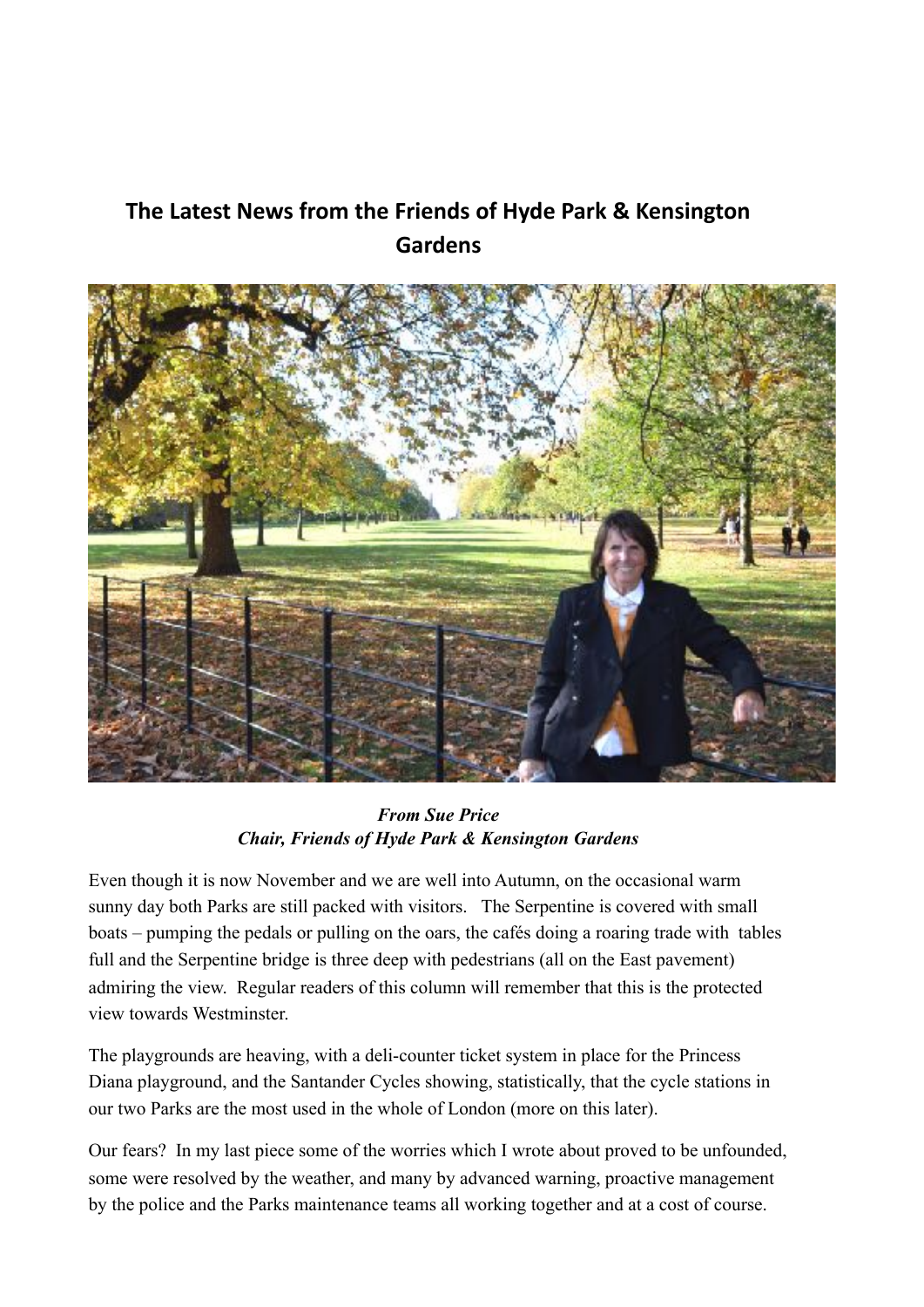#### **"Water Fights"**

Once or twice this spring and summer the "water fights" which turned into riots in 2016 looked as though they were building up again. The first, in April, was broken up as soon as the sun went down and it got very cold. It was closely monitored by police in the air and on the ground.

Again, over the summer there were signs on social media that another gathering might be on the horizon, but thankfully it came to nothing thanks to rather cold wet weather. Our Parks managers must live in fear of a long hot summer. Police and Parks management have worked closely together.

#### **Swedish Midsummer 24 June**

Following much emailing and letter writing throughout the winter, both to the Swedish Ambassador and to Swedes in London website about this event which has unfortunately turned into an annual unofficial fixture in Hyde Park, Friends' trustees decided that a visit was necessary.

The crowds gather from mid-morning and this time there were two complete shifts of police and police vehicles in attendance throughout the day, as was a team of park litter pickers and a large litter collecting lorry.

The weather was not brilliant, a bit cool and damp. Policing was proactive and stopped tents and sound systems being set up and the litter picking continued non-stop. Groups were given plastic sacks for their rubbish before they got completely legless and this more or less worked.

The hardworking Friends' trustees joined the fun at about 8 pm with a bottle of Absolut, some tot glasses and snacks. However, overall we did not blend very well. I would estimate that at about that time, there were hundreds rather than thousands of people and although the amount of rubbish lying around was bad, the Hyde Park litter picking team never stopped working and as a result there was no rubbish left for the next morning's staff. There was a double shift of police in attendance at all times and this resulted in no arrests this year. There was no need for ambulances to attend this year either. Once again we have to thank the weather and the input from other agencies, but at what cost to the Parks and police budgets? The Police presence presumably meant them not working in some other part of London and certainly the litter pickers couldn't cover other areas of Hyde Park on that Saturday in June. What also worried me was the sight of a number of obviously non Swedish men chatting up very drunk pretty young Swedish girls.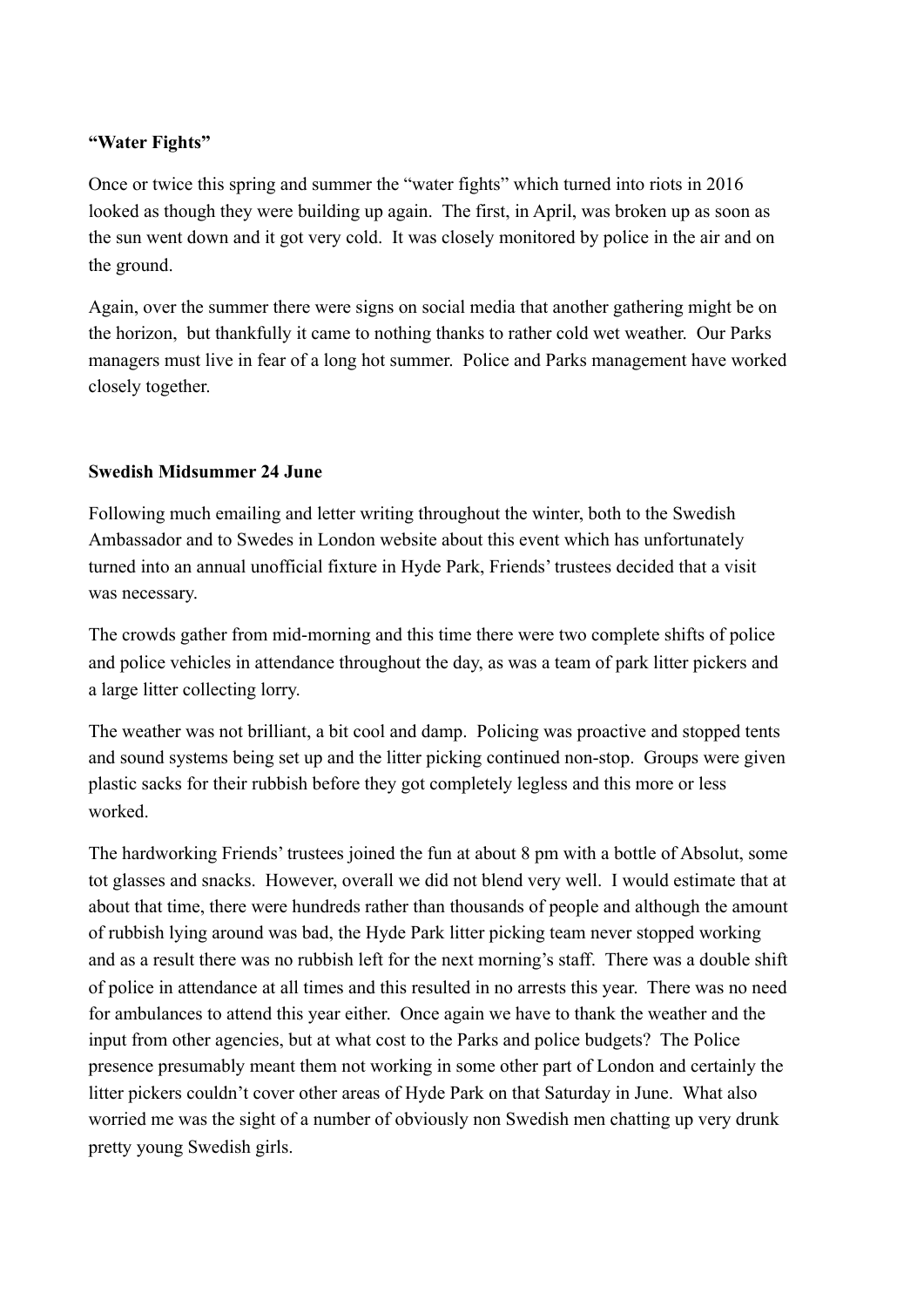# **London Food Festival Night Market**

Our fears for this turned out to be groundless. To remind regular readers of this column, up to 15,000 visitors at a time were expected on Perks Field for 12 days in June. This time we can't say that cool, wet weather deterred customers because the weather during that period was gloriously hot and dry.

Visitors did not flock in, litter in Kensington Gardens – none, and the experience for the writer and family on an early Sunday evening was most enjoyable. Delicious food, no queues, plenty of places to sit, very pleasant friendly punters, constant tidying, and another member reports super luxury loos. I would estimate that, when I went, there were less than a thousand people present who were all having a nice time, especially the large groups of Notting Hill teenagers, whose Mums and Dads with them were paying for everything.

**Take Nothing Away**…..I mean stealing things rather than your rubbish which, of course, would be very good to have removed.

Unfortunately, with the very luxurious planting in both Hyde Park and Kensington Gardens, there seems to be a "steal to order" movement out there. As soon as new bedding is in place, masses of plants are dug up and stolen. Why don't any of us spot people with bulging carrier bags? Despite many appeals for even a vague description, these thieves come and go apparently without being noticed by anybody. A mystery – and a very annoying one at that.

# **Cycling in the Parks**

This subject is still a source of annoyance at the least and danger and serious crime at the other end of the scale.

Regular Kensington Gardens visitors will have noticed on Mount Walk the rumble strips designed to slow the commuting cyclists who use this route in their thousands during rush hours.

After an outcry from the vociferous cycling lobby, the already low rumble strips were lowered even further. Friendly cyclists have reported to us that these are now no deterrent to speed at all, and that the previous height was not a safety problem. However some "I've got my rights" cyclists have chosen to avoid even these small speed controls and cycle for quite a long way along the grass beside the path. Masses of long strips have been worn away to mud, entirely by these cyclists.

During the spring and early summer the long-suffering Kensington Gardens managers repaired the lot and put in little barriers to protect the newly repaired areas. They told me that they were confident that cyclists were decent people and once they saw what had happened, would learn to respect and enjoy the Park without damaging it.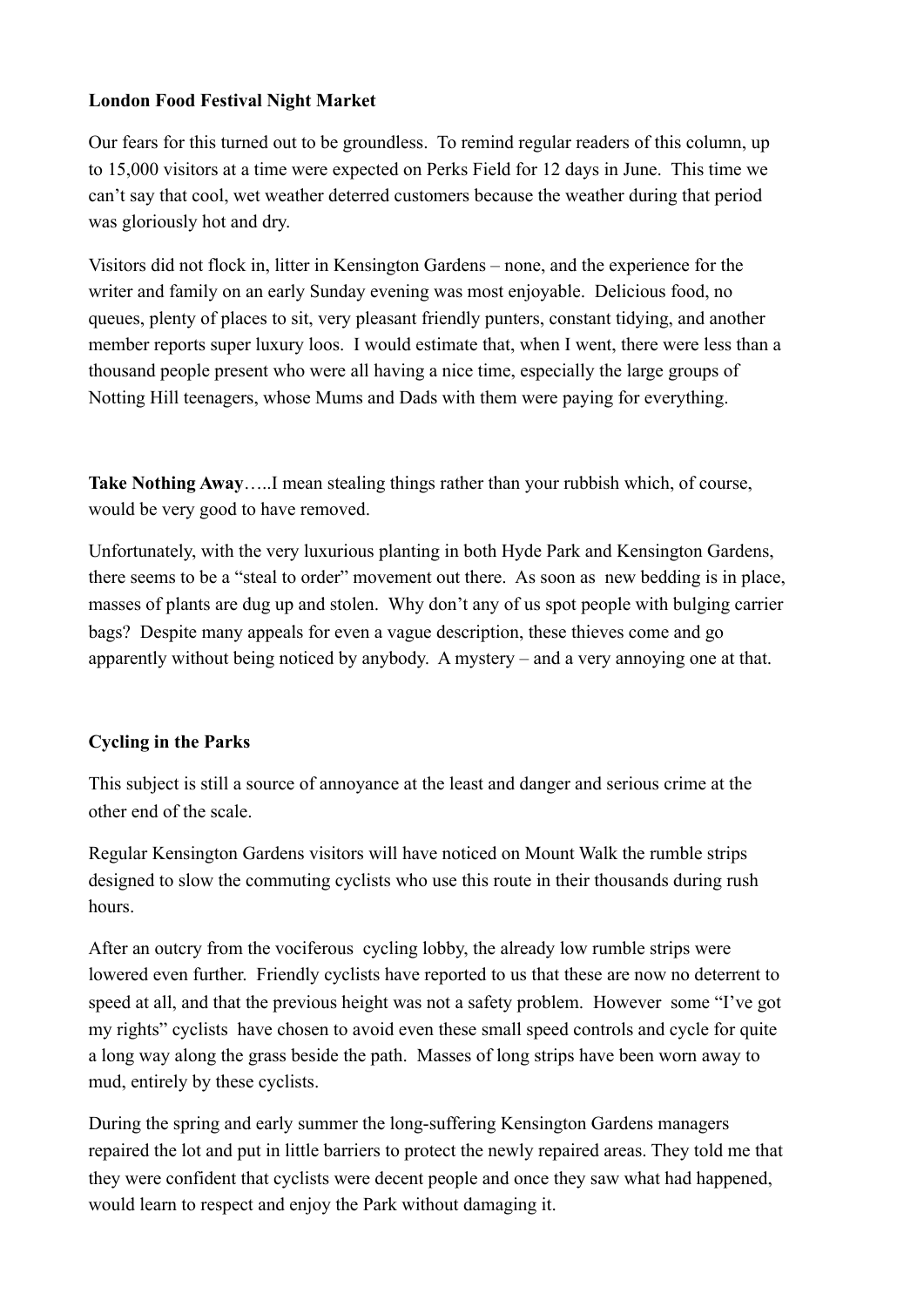The barriers were removed, the hundreds of metres of newly repaired turf once more on view alongside Mount Walk and the result? See for yourself, or don't look if you want to retain any faith in decent human nature.

And then to the more dangerous behaviour patterns, particularly from Santander cycles. The robberies of these bikes from tourists continue, as does their use as a means of robbing unknowing visitors walking along using their phones.

And in between there are the cyclists (particularly Santander users) who cycle wherever they want to, on any path, menacing and threatening anybody on foot and with no regard for safety of either humans or pets.

The very large majority of visitors to the Parks are on foot and many are elderly people enjoying walking exercise on what should be safe paths. Unfortunately these are the people who are the least pushy and media savvy, and take the brunt of the aggressive behaviour.

There is a very new Cycle Superhighway across the Parks, costing many millions. Please cyclists – use it!

#### **Success Stories**

We'll move onto some positive things.

The major events (British Summer Time Concerts and BBC2 Live and Proms in the Park) took place in Hyde Park in the Parade Ground area.

The first, over a ten day period, was managed well albeit with heightened security. Roads around the Parks were completely closed for the days of the concerts and there was an increased level of searches in place.

Particularly enjoyable, and good to see, were the free mid-week events open to all and enjoyed by thousands of visitors. Full marks to the event organisers for laying on an attractive programme for this mid-week crowd which costs them nothing. There were fewer than ten noise complaints and crime levels (mostly pickpocket type offences) were low.

BBC2 Live and Proms took place over one weekend, so no mid-week entertainment applied in this case. Weather was not so good for these two concerts, but the massive crowds were not put off from bringing in their very complicated picnics, although the bottle rules were interesting

Allowed?......Plastic Only (and I "enjoyed" my first ever plastic bottle of white wine) or wine boxes, a limited number of drinks in cans, but Champagne or similar was fine because they are in a reinforced bottle, which cannot easily be smashed and used as a weapon.

Once again, Parks roads were closed all day, and the searches (particularly because of the picnics) were complicated.